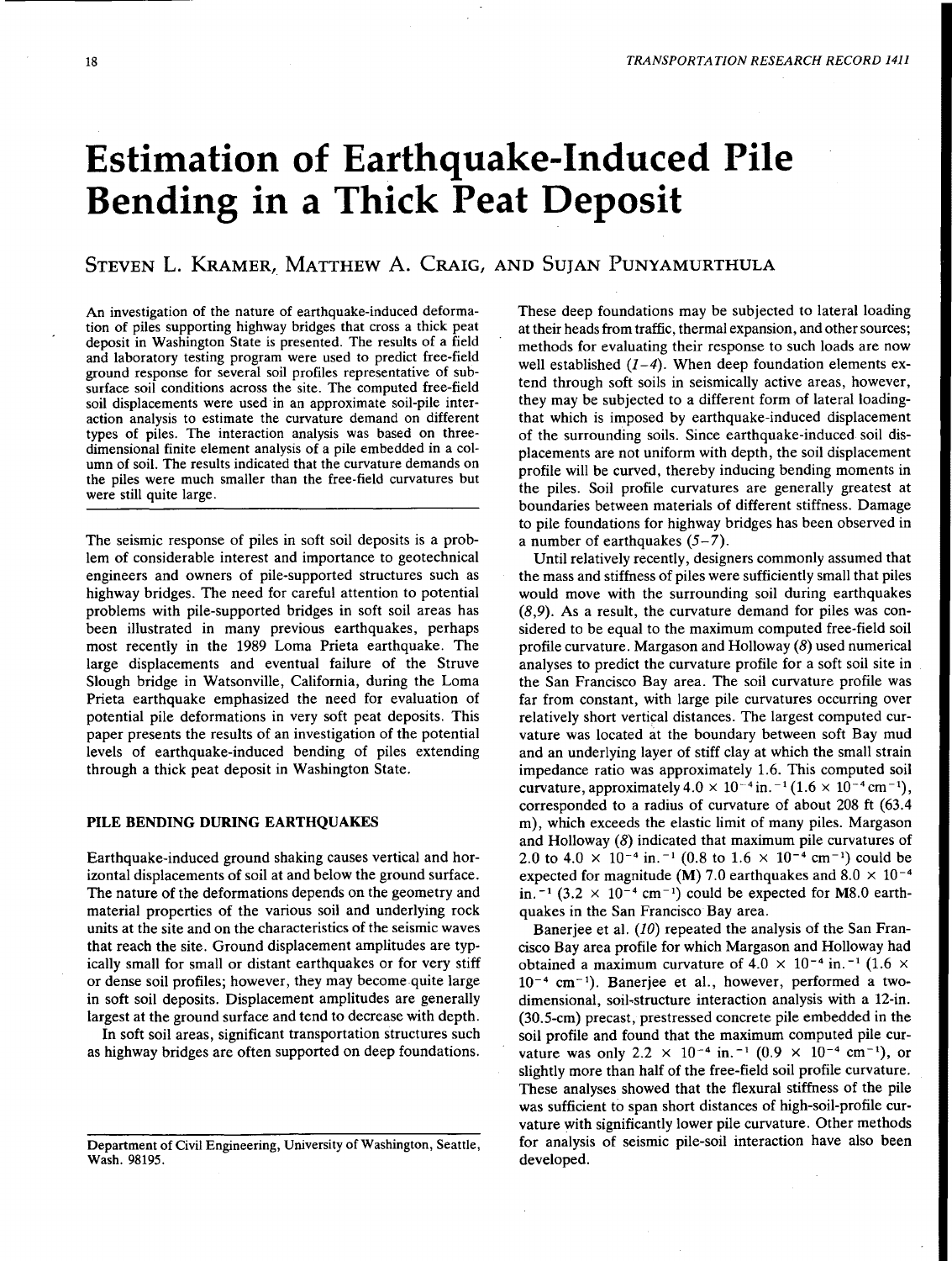## SITE CONDITIONS

The Puget Sound area of Washington State is well known as a seismically active region. Strong ground motion has been induced by a number of historical earthquakes, most recently by the 1949 Olympia (M7.l) and 1965 Seattle-Tacoma (M6.5) earthquakes. These earthquakes are thought to have been caused by the release of strain energy accumulated by bending of the Juan de Fuca plate as it subducts beneath the North American plate; a maximum magnitude of 7.5 is generally accepted for this mechanism. Recent research, however, indicates that much larger subduction earthquakes occurred before the Pacific Northwest was settled  $(11,12)$ . The possibility of subduction-zone earthquakes of magnitude up to 9.5 has been postulated for the Pacific Northwest.

Mercer Slough is a peat-filled extension of Lake Washington that covers several square miles in Bellevue, Washington (Figure 1). Lake Washington water levels are maintained at a nearly constant depth at the Hiram Chittenden Locks in Seattle; consequently, the groundwater level in Mercer Slough is generally within 1 ft of the ground surface. The thickness of the Mercer Slough peat is variable across the slough, with a maximum thickness of approximately 60 ft (18.3 m) along the alignment of Interstate 90, which crosses Mercer Slough by means of four pile-supported bridge structures. Although some of the deepest peat has been dated at more than 13,000 years old, most was deposited after Lake Washington was isolated from Puget Sound by the Cedar River alluvial fan some 7,000 years ago  $(13)$ . Since that time, the peat appears to have accumulated at a average rate of approximately 0.07 in./year (0.18 cm/year). The peat is underlain by very soft to medium stiff silty clay and occasional loose to dense sand, which is in turn underlain by heavily overconsolidated, dense glacial till. Tertiary bedrock in the area is at a depth of about 1,000 ft (305 m) *(14).* A subsurface profile of Mercer Slough along the I-90 alignment is shown in Figure 2.

The existing bridges across Mercer Slough are supported on vertical piles driven to depths sufficient to resist vertical design loads of 20 to 70 tons (178 to 623 kN) each. Piling



FIGURE 1 Location of Mercer Slough in Bellevue, Washington.

consists of timber piles and 14- and 18-in. (35- and 46-cm) concrete-filled steel pipe piles. A distant landslide along Lake Washington Boulevard caused lateral movement of the bridge and, presumably, the pile foundations supporting the bridge. A previous investigation associated with that landslide *(15,16)*  indicated that the Mercer Slough peat offers very little resistance to lateral movement of piles under static conditions.

#### MERCER SLOUGH PEAT PROPERTIES

The unusual and problematic behavior of peats has been known for many years. Considerable progress has been made in understanding their long-term static behavior, thus allowing them to be dealt with rationally when they cannot be removed or avoided. Problems associated with the dynamic response of peat, however, have not been addressed.

### Index and Static Properties

The Mercer Slough peat is fibrous at shallow depths and becomes less fibrous and more highly decomposed with increasing depth. In recent subsurface investigations, water contents were generally between approximately  $500$  percent and  $1,200$ percent, with no apparent trend with depth. Buoyant unit weights were generally less than 5 lb/in.<sup>3</sup> (0.79 kN/m<sup>3</sup>). The strength of the peat was very low  $(16)$ ; a cohesive strength of about 200 lb/ft<sup>2</sup> (9.6 kPa) appears to best represent its shearing resistance *(15).* A significant time-dependent response, in the form of creep and stress relaxation, has been observed in field and laboratory strength tests on Mercer Slough peat.

## Dynamic Properties

Very little research has been performed on the dynamic properties of peat or on the dynamic response of peat deposits. The only such work identified in the literature was associated with the foundation investigation for a proposed (but never constructed) highway tunnel in the Union Bay area of Seattle, Washington (17). The Union Bay site, also located on Lake Washington but about 7 mi (11 km) northwest of Mercer Slough, consisted of up to 60 ft (18.3 m) of peat underlain by up to 80 ft (24.4 m) of soft to medium stiff clay. The clay was underlain by heavily overconsolidated, dense glacial till. In 1966, water contents in the Union Bay peat ranged from 700 to 1,500 percent at the surface, with a trend of slightly decreasing water content with increasing depth. Saturated unit weights ranged from  $62.6$  to  $66.0$  lb/in.<sup>3</sup> (9.8 to 10.4 kN/m<sup>3</sup>) and averaged 63.7 lb/ft<sup>3</sup> (10.0 kN/m<sup>3</sup>). Atterberg limits tests showed liquid limits of 700 to 1,000 and plasticity indices of 200 to 600. The Union Bay and Mercer Slough peats were deposited under very similar conditions, and it is expected that their important geotechnical characteristics will also be similar. Seed and Idriss *(18)* interpreted the results of field and laboratory tests performed by Shannon & Wilson  $(17)$  to propose the dynamic properties shown in Figure 3. Shear moduli were obtained from shear wave velocity measurements and repeated loading tests. Damping ratios were estimated with the reasoning that "because of its fibrous and less co-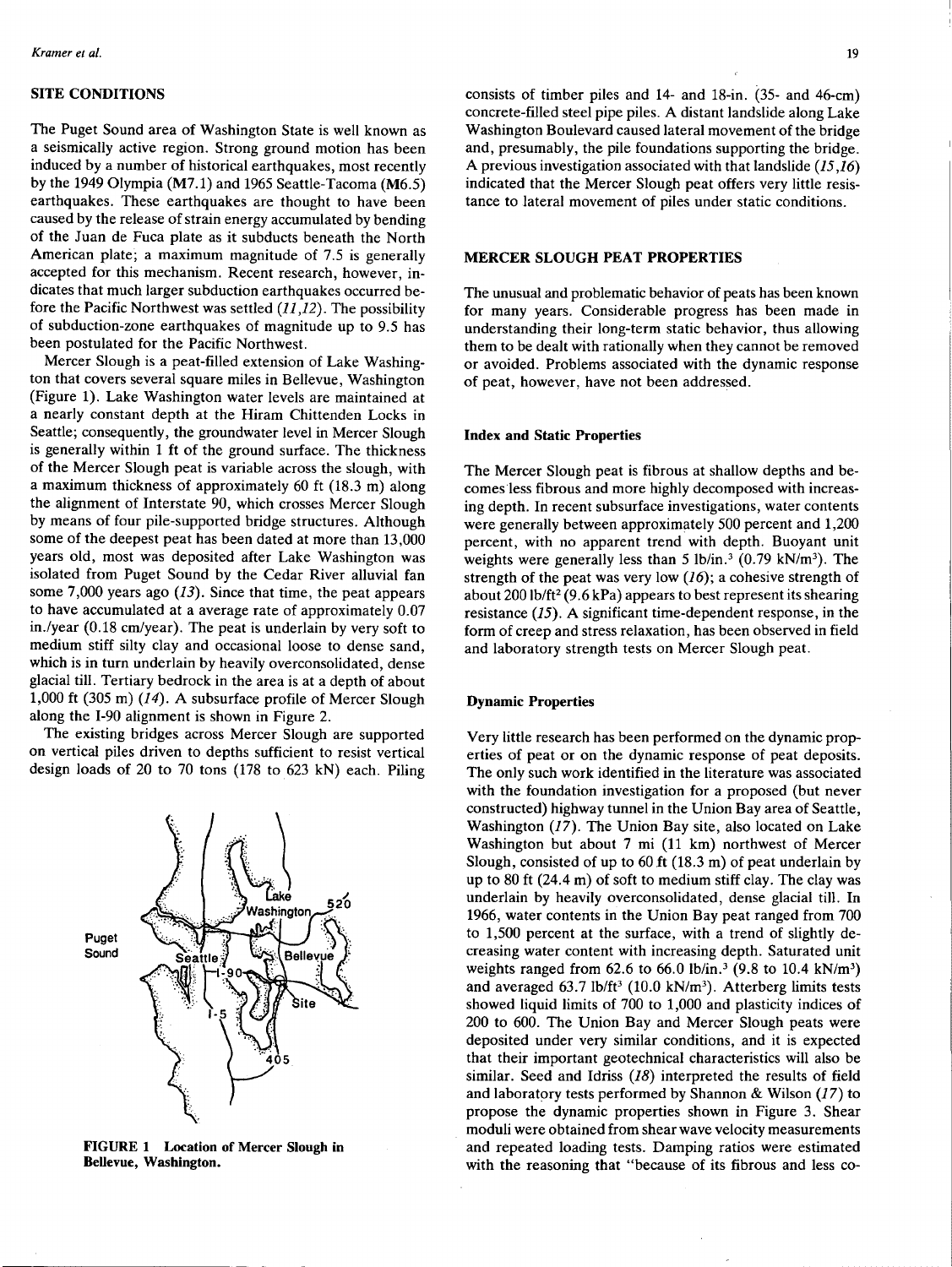

FIGURE 2 Subsurface profile of Mercer Slough along alignment of 1-90 bridges (vertical scale exaggerated by factor of 10).



FIGURE 3 Peat properties assumed by Seed and Idriss (18).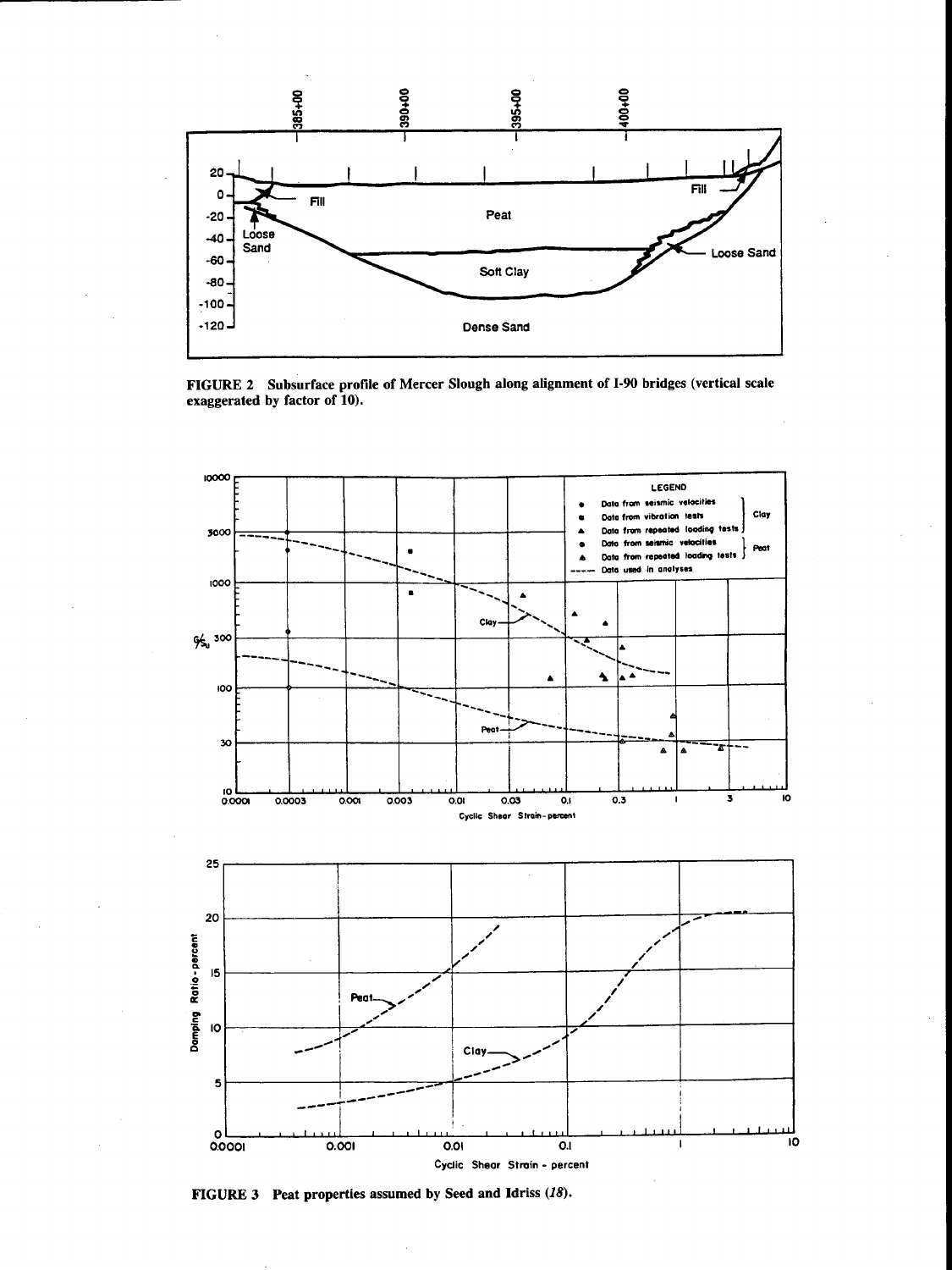hesive characteristics, damping for peat would be expected to be higher than for clay"  $(18)$ . These damping ratios were approximately three times as large as those used at the time for clay.

A field and laboratory testing program was undertaken to evaluate the dynamic properties of the Mercer Slough peat. To estimate the low-strain stiffness of the peat, a seismic cone sounding was performed near the edge of a parking lot fill. The results of the sounding, shown in Figure 4, indicated that the peat had an average shear wave velocity of approximately 100 ft/sec (30 m/sec) despite having been consolidated to some extent by the overlying fill. An initial series of cyclic triaxial tests on undisturbed samples taken from the same location showed shear moduli greater than those inferred from the shear wave velocities. These results were considered unsatisfactory, and it was deemed necessary to obtain sample-specific low-strain stiffness data. The cyclic triaxial testing equipment was then modified by the addition of piezoelectric bender elements for subsequent testing. The resulting variation of normalized shear modulus with cyclic shear strain amplitude observed in a small number of cyclic triaxial-bender element tests on Mercer-Slough peat is shown in Figure 5 *(top);* the shear modulus of the Mercer Slough peat samples degraded at a slower rate than that observed for inorganic clays (19). Damping ratio data, shown in Figure 5 *(bottom),* was typically scattered but showed a distinct and consistent trend of decreasing damping ratio with increasing strain amplitude above strain amplitudes of approximately 0.02 percent. The reason for this behavor is not yet understood; it may be related to stretching and straightening of the peat fibers at larger strain



FIGURE 4 Results of seismic cone penetration test sounding.

levels. Damping ratios could not be measured at lower strain amplitudes with the available testing equipment. Further research on the dynamic properties of the Mercer Slough peat and other peats is continuing.

## GROUND RESPONSE ANALYSES

Very little information on the dynamic response of peat deposits is available in the literature. Seed and Idriss (18,20) analyzed recorded motions at Union Bay from a small (M4.5), distant  $(R = 49 \text{ km})$  earthquake using an equivalent linear. lumped mass technique. The motion measured in the glacial till, which had a peak acceleration of  $0.03$  g, was applied as a rigid base motion (I. M. Idriss, personal communication, 1991) at the clay-till interface, and reasonable agreement was obtained between the measured and predicted accelerations. Because the level of shaking was very low, however, the nonlinear behavior of the peat was not significant.

For a large, design-level ground motion at the Mercer Slough site, nonlinear behavior is expected to be significant. In order to investigate the effects of the measured dynamic peat properties on ground-shaking characteristics during such earthquakes, a series of ground response analyses was performed.

## Soil Profiles

Soil conditions along the 1-90 alignment were divided into the five ground-response zones shown in Figure 6. The typical soil profiles for the ground-response zones are given in Table 1. As indicated by the total thickness of each soil profile, the depth to bedrock was assumed to be 1,000 ft (305 m). Subsurface investigations indicated that the fill was loose and cohesionless with Standard Penetration Test resistances similar to that of the loose sand layer. The fill and loose sand layer were consequently assigned a  $K_{2\text{max}}$ -value of 51.8. The soft clay deposit beneath the Mercer Slough peat in the central portion of the site had an average plasticity index of approximately 20 and was modeled as such using the modulus and damping ratio curves of Vucetic and Dobry (19). The glacial till consisted primarily of dense sand and gravel and was modeled as a dense sand with  $K_{2\text{max}} = 80$ . Bedrock was assigned a shear wave velocity of 8,000 ft/sec.

#### Input Motions

The design ground motion was assumed, for consistency with other nearby Washington State Department of Transportation projects, to have a peak bedrock acceleration of 0.30 *g* and a predominant period of 0.36 sec. The response of each soil profile was computed using three separate bedrock motions, which were obtained by scaling the El Centro, Lake Hughes, and Castaic historical records to produce the characteristics of the design ground motion.

#### Computed Ground Motions

Ground response was computed using the well-known onedimensional, equivalent linear, complex response method in-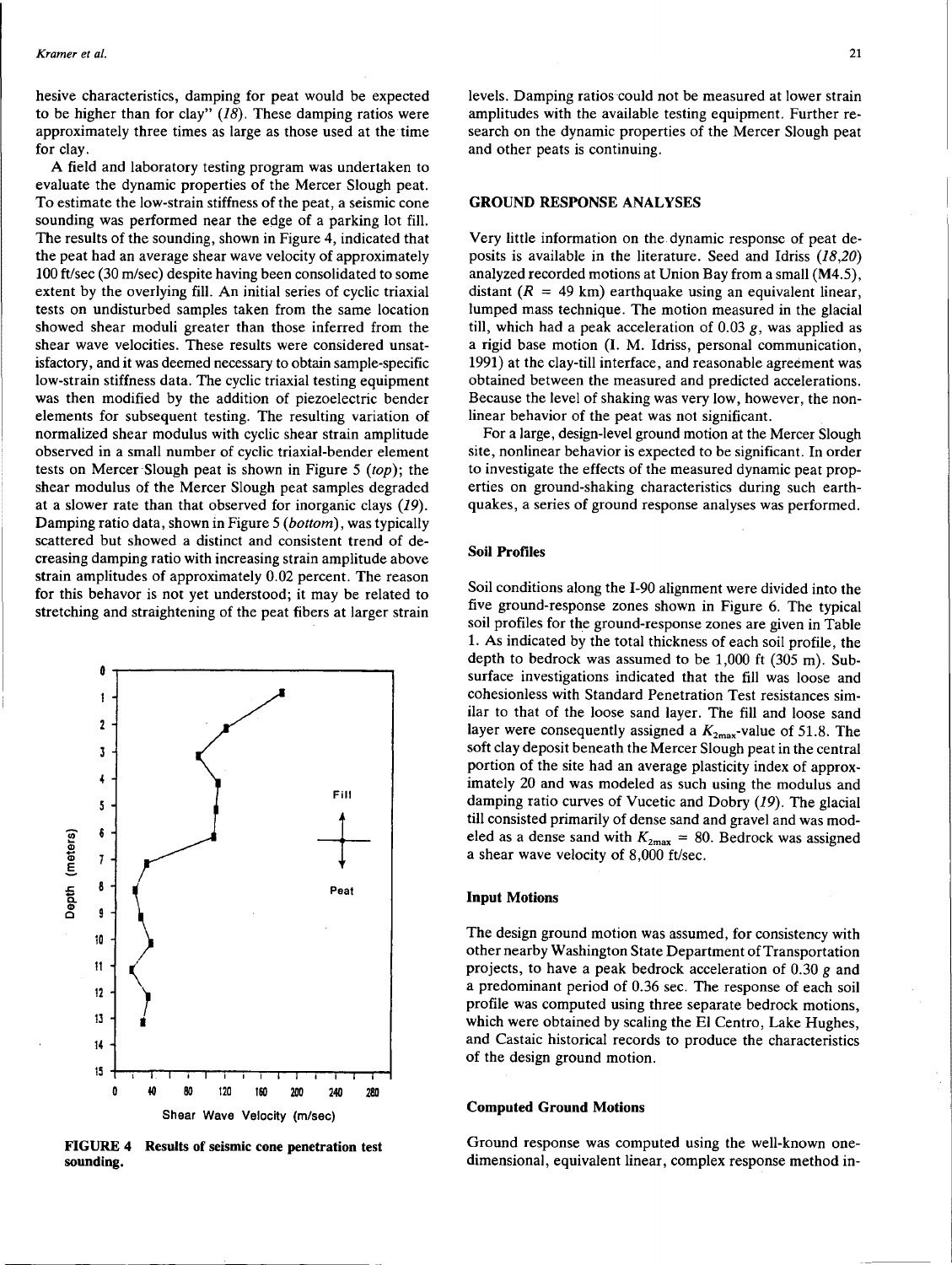

FIGURE 5 Measured dynamic properties of Mercer Slough peat: (top) normalized shear modulus and (bottom) damping ratio.



FIGURE 6 Location of ground-response zones (identical vertical and horizontal scales).

| <u>Laver</u> | Thickness of Layer in ft (m) |                  |           |           |           |  |  |
|--------------|------------------------------|------------------|-----------|-----------|-----------|--|--|
|              | Zone 1                       | $\mathsf{Zone2}$ | Zone 3    | Zone 4    | Zone 5    |  |  |
| Fill         | 23(7.0)                      | 0                | 0         | o         | 8(2.4)    |  |  |
| Peat         | 0                            | 30(9.1)          | 44 (13.4) | 60 (18.3) | 11(3.4)   |  |  |
| Soft Clay    | 0                            | 0                | o         | 43 (13.1) | 0         |  |  |
| Loose Sand   | 0                            | Ω                | 11(3.4)   | 0         | 0         |  |  |
| Glacial Till | 977 (298)                    | 970 (296)        | 945 (288) | 897 (273) | 981 (299) |  |  |

.TABLE 1 Soil Profiles Used in Ground-Response Analyses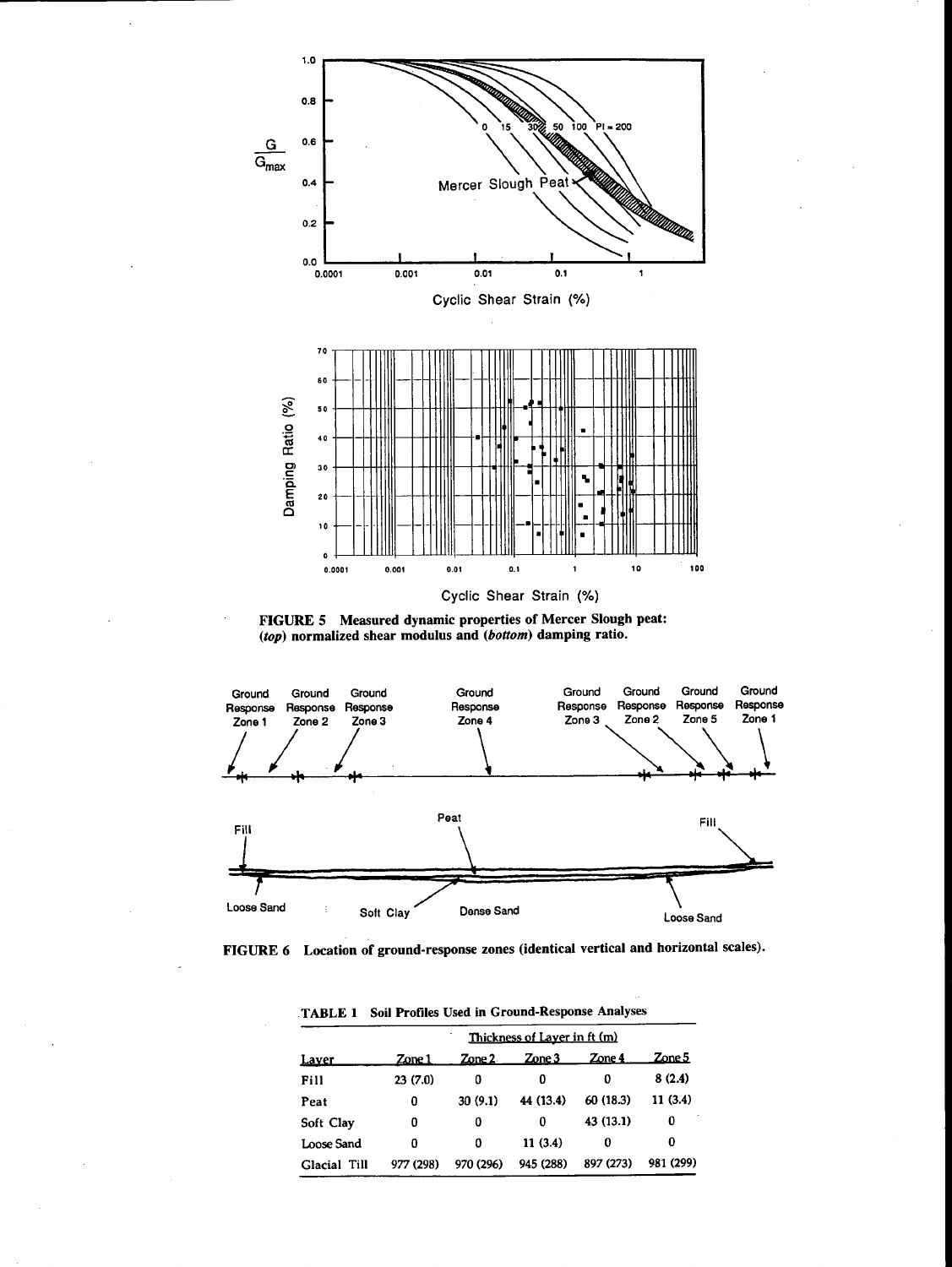corporated in the computer program SHAKE (21). The input motions, applied at the bedrock-till interface, induced significant strains in the very soft Mercer Slough peat. The groundresponse analyses predicted the following peak ground surface accelerations:

| Zone | Avg Peak Ground Surface<br>Acceleration $(g)$ |
|------|-----------------------------------------------|
| 1    | 0.16                                          |
| 2    | 0.12                                          |
| 3    | 0.12                                          |
|      | 0.08                                          |
| 5    | 0.12                                          |
|      |                                               |

The average computed peak accelerations for all groundresponse zones were lower than the peak bedrock acceleration. For ground-response Zones 2 through 5, which contained varying thicknesses of Mercer Slough peat, the peak ground surface accelerations were considerably lower than the peak bedrock acceleration, illustrating the deamplifying effect of the very soft peat. The effects of the peat were also reflected in the frequency content of the computed ground surface motions. Examination of the time histories of ground

0.2

 $\frac{6}{100}$  0.1<br>  $\frac{1}{2}$  0.0  $0.0$ 

motion further illustrates the influence of the thick peat layer on ground surface motions. Figure 7 shows time histories of acceleration, velocity, and displacement computed for groundresponse Zone 3 in response to the scaled El Centro input motion. Though the computed peak ground surface acceleration is only  $0.2$  g, it occurs at a very low frequency and consequently produces very large displacements. The maximum computed relative displacements between the ground surface and the top of the glacial till are as follows (1 ft  $=$ 0.3 m):

| Zone | Maximum Relative<br>Displacement (ft) |  |  |  |
|------|---------------------------------------|--|--|--|
| 1    | 0.01                                  |  |  |  |
| 2    | 0.95                                  |  |  |  |
| 3    | 4.04                                  |  |  |  |
| 4    | 3.73                                  |  |  |  |
| 5    | 0.58                                  |  |  |  |
|      |                                       |  |  |  |

These maximum relative displacements were generally produced when the displacements of the ground surface and the top of the glacial till were out of phase. As indicated by the tabulation above, the maximum relative displacement was



FIGURE 7 Computed time histories of acceleration, velocity, and displacement for ground-response Zone 3 (scaled El Centro input motion).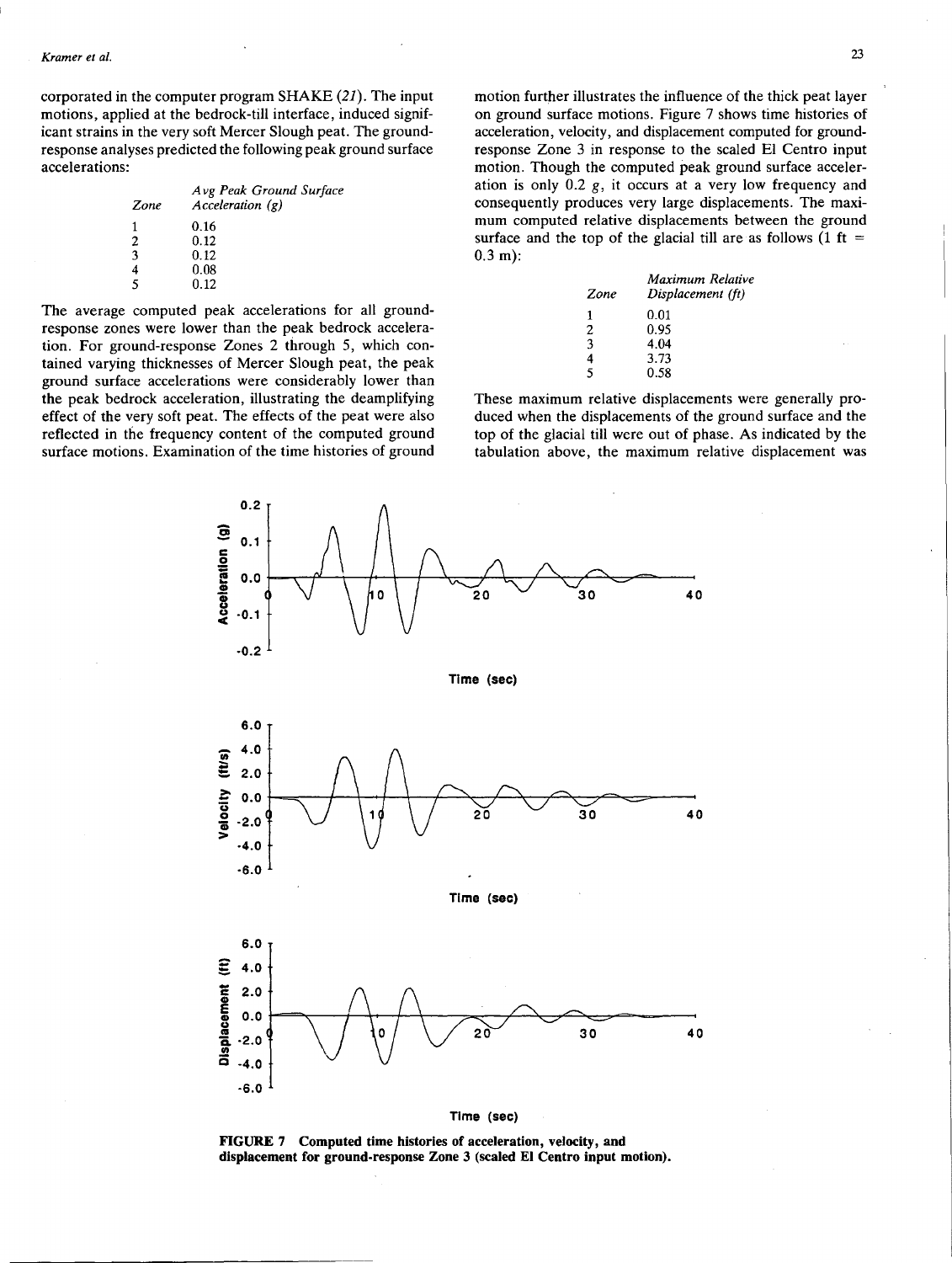very small for ground-response Zone 1, which contained no peat, and very large for the other ground-response zones.

Average, normalized ground surface response spectra for each of the five ground-response zones are shown, along with the Applied Technology Council standard design response spectra (9,22), in Figure 8. Although the standard design spectra adequately describe the computed response for groundresponse Zone 1, which contained no peat, they are not consistent with the computed response of the ground-response zones that did contain peat.

Free-field soil profile curvatures were computed for groundresponse Zones 2 and 3. In both cases, the time at which the maximum soil profile curvature occurred did not coincide with the time at which the maximum relative displacement occurred. The soil curvature profiles at the time of maximum soil curvature are shown in Figure 9. In both cases, the peak computed curvature occurred at the bottom of the peat layer, where the computed impedance ratios were 16 and 11 for ground-response Zones 2 and 3, respectively. These impedance ratios were much larger than those from the San Francisco Bay area sites analyzed by Margason and Holloway (8) and Banerjee et al. (10). As a result, the maximum computed soil profile curvatures were also very large:  $14.5 \times 10^{-4}$  in.<sup>-1</sup>  $(5.7 \times 10^{-4} \text{ cm}^{-1})$  for ground-response Zone 2 and 150  $\times$  $10^{-4}$  in.  $^{-1}$  (59 × 10<sup>-4</sup> cm<sup>-1</sup>) for ground-response Zone 3. These soil curvatures correspond to radii of curvature of 57 ft  $(17.5 \text{ m})$  for ground-response Zone 2 and 5.5 ft  $(1.7 \text{ m})$  for ground-response Zone 3. These extraordinarily large computed curvatures resulted from the unusually low stiffness and density of the Mercer Slough peat.

## SOIL-PILE INTERACTION

The existence of locally high curvatures suggests that the freefield soil displacement profile exhibits "kinks" at the depths corresponding to high curvature, as shown in Figure 9. The assumption that the concrete-filled steel pipe piles and timber piles supporting the I-90 bridges will move with the soil and assume the same kinked shape is clearly inappropriate, particularly in light of the very low stiffness and strength of the Mercer Slough peat.

#### Method of Analysis

To estimate the curvature demand on the piles, approximate soil-pile interaction analyses were performed using a threedimensional finite element model of a column of. soil containing a pile. The meshes used in the analyses are shown in Figure 10. To minimize potential boundary effects, all boundaries were located at least 10 pile diameters from the center of the pile. The analyses were performed in the following manner:

1. With the pile elements assigned the same properties as the surrounding soil at the same depth, the finite element· mesh was deformed such that the lateral displacements of the nodal points along the centerline of the pile were equal to the computed free-field soil profile displacements at the time of maximum soil profile curvature (Figure 9). .

2. The nodal point forces required to deform the mesh into this configuration were computed and stored.



FIGURE 8 Computed normalized response spectra for ground-response Zones 1 through 5.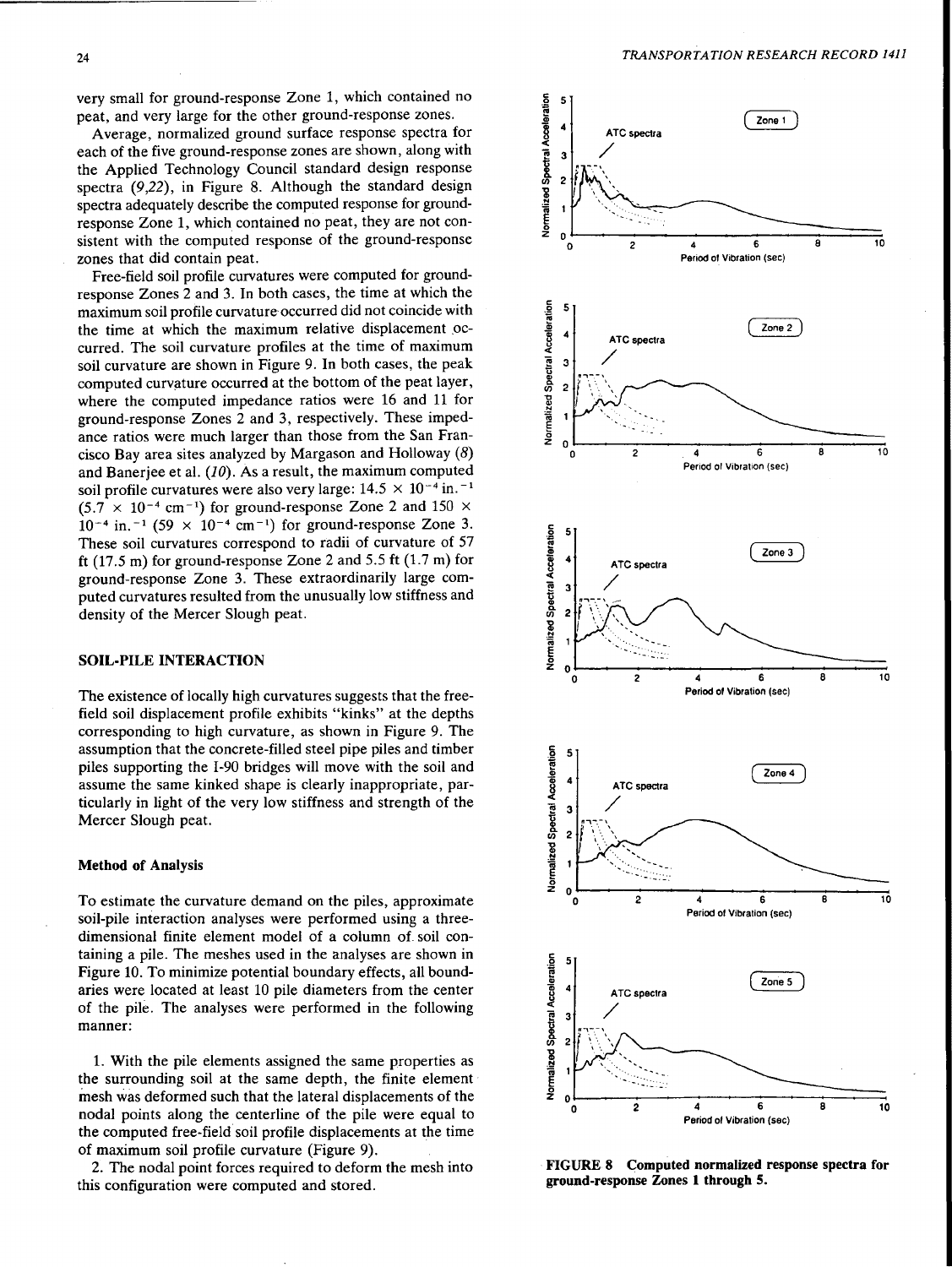



FIGURE 9 Computed free-field soil displacement profiles at time of maximum curvature: (top) ground-response Zone 2 and (bottom) ground-response Zone 3.

3. The pile elements were then assigned properties that produced the flexural stiffnesses of the various piles being considered.

4. The modified finite element model was subjected to the nodal point forces computed in Step 2. The resulting lateral displacements of the nodal points along the centerline of the pile were then used to compute the curvature demand on the piles.

#### Assumptions and Justification

This approximate method of interaction analysis involved a number of simplifying assumptions. First, the interaction analysis was static, not dynamic. Second, inertial forces at the pile heads resulting from the mass of the superstructure were not modeled. Third, the P-D effect associated with large lateral deflections was not modeled.

Though the interaction analysis itself was performed statically, the displacements imposed on the piles were obtained by dynamic analysis. At the time of maximum curvature for each ground-response zone, accelerations were small, particularly at the depth of maximum curvature; consequently the error involved in the static interaction analysis was assumed to be small. Because accelerations were low, inertial forces

at the pile head were not large, and those that would develop would be resisted by the soil near the ground surface rather than the soil at the depth of maximum curvature; consequently, the error associated with neglecting these inertial forces was assumed to be small. Because the vertical loads were relatively small, bending moments due to the P-D effect were estimated to be much smaller than those caused by seismically induced curvature of the surrounding soil profile.

#### **Results**

The approximate interaction analyses indicated that the curvatures induced in the piles would be considerably lower than the free-field soil profile curvatures. The influence of the flexural stiffness of the piles is most easily illustrated by comparing the deflected shape of the piles and the free-field soil profile at the times of maximum curvature, as shown in Figure 11, in which it may be seen that the flexural stiffness of the piles allows the kink in the free-field soil profile to be bridged with considerably smaller pile curvatures. The reduction in maximum curvature for the various types of pile is shown in Table 2. Obviously, the maximum computed pile curvatures are considerably smaller than the maximum computed freefield soil profile curvatures. The curvature reduction clearly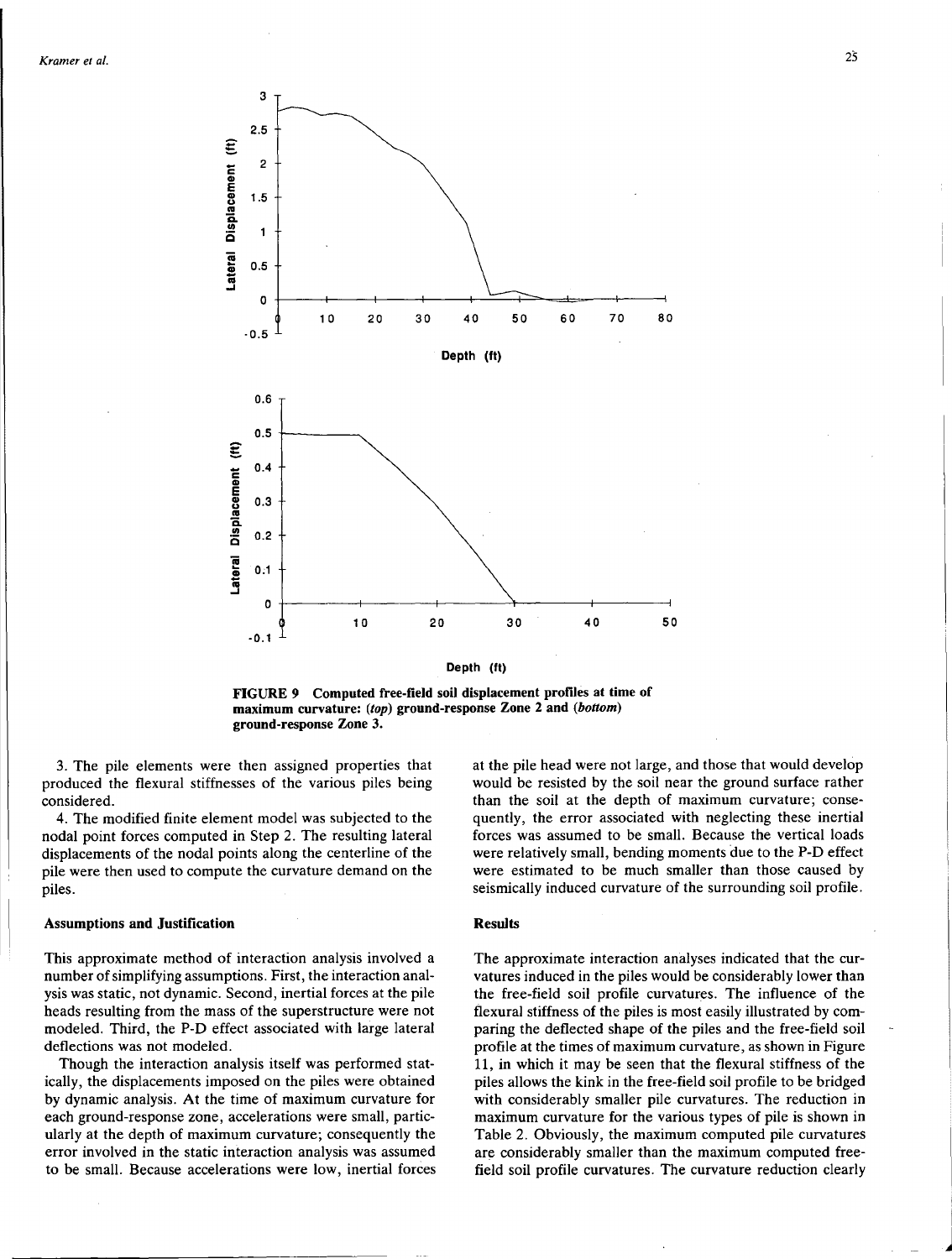

FIGURE 10 Finite element meshes used in approximate soil-pile interaction analyses: *(left)* ground-response Zone 2 and *(right)* ground-response Zone 3.



FIGURE 11 Computed pile and free-field soil displacement profiles: (top) ground-response Zone 2 and (bottom) ground-response Zone 3.